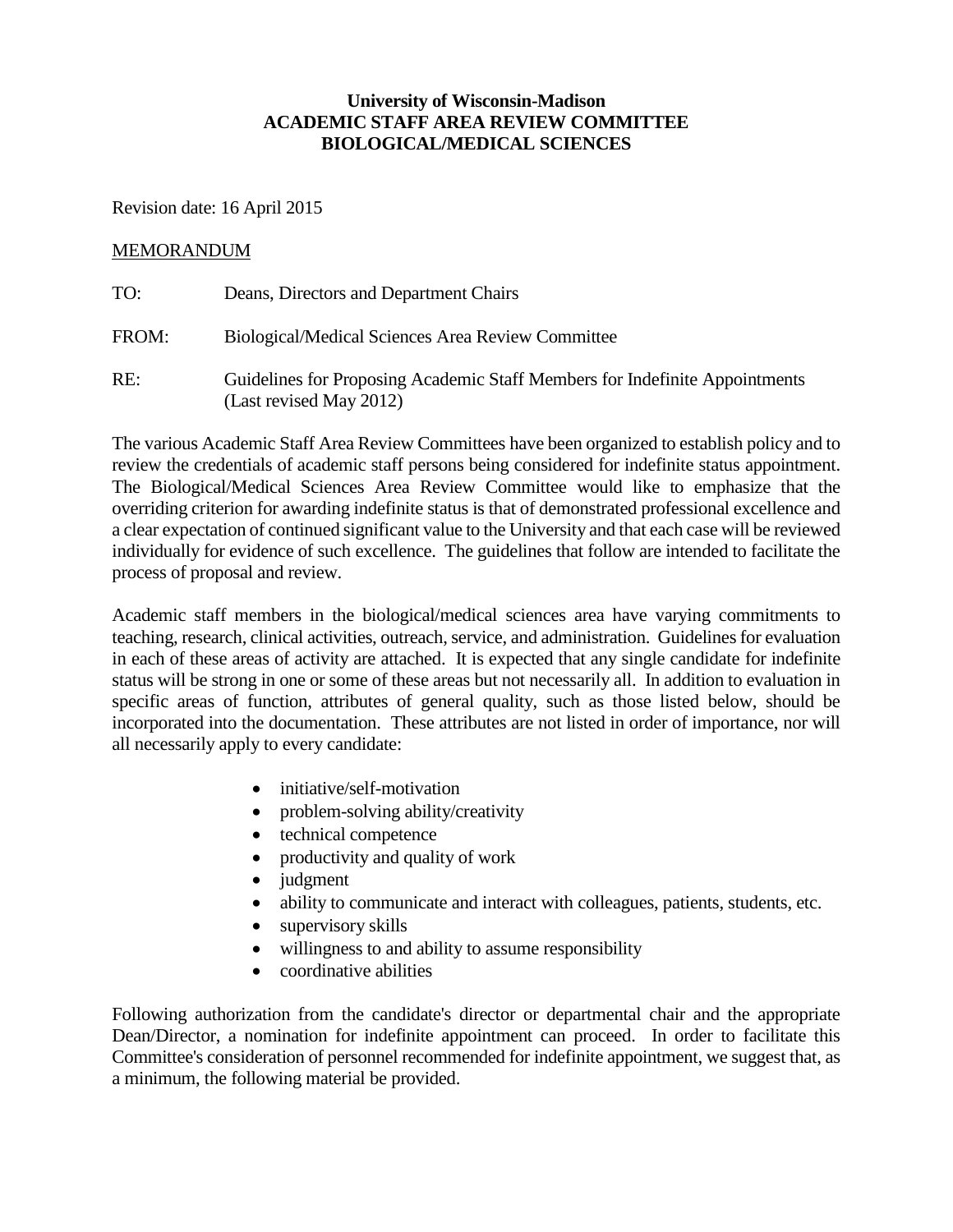## **MATERIALS TO BE PROVIDED:**

- 1) A letter of nomination from the unit head or department chair, including an indication of the vote of the Executive Committee. Since the most important consideration is the excellence of the candidate, the letter should describe the distinctive capabilities, performance, and contributions of the individual in which excellence has been demonstrated. A statement from the unit or department evaluating the candidate's value in the departmental or unit mission, as well as his/her importance to the program or project he/she is most involved with, would also be helpful. Keep in mind that reviewers get their first and best impression of the candidate from this letter.
- 2) A job description for the current position including the nature and scope of duties and responsibilities. Documentation should reflect the expected effort in each area (research, teaching, clinical, service) in the position, and contributions of the candidate in each area.
- 3) A resume (curriculum vitae) indicating background and experience, annotated as appropriate to provide information on previous training and job responsibilities and professional development efforts.
- 4) Two or more letters of evaluation from those who can speak to the talents of the individual and give an objective performance evaluation. If possible, at least one letter from outside the University of Wisconsin-Madison should be included. Letters should compare the quality and productivity of the candidate with others of similar rank and experience. Include an attachment listing who the reviewer is and their relationship to the candidate.
- 5) Copy of the soliciting letter to the reviewers so that the Area Review Committee will know on what the reviewer was asked to comment.
- 6) Copy of the unit's guidelines for promotion. This is especially important for those units that link promotion with indefinite status.
- 7) Any additional material the candidate or nominating unit may feel would be helpful in the evaluation process.
- 8) A statement by the appropriate Dean or Director indicating the contributions of the candidate within his/her department/unit and indicating continuing support of the candidate within the constraints of UW-Madison ASPP 2.07.A.3. If the nominee for indefinite appointment holds split appointments within more than one unit, such letters of future support must be obtained from each Dean or unit Director.

The supporting materials should be sent by the nominating department or unit to the appropriate Dean or Director (per UW-Madison ASPP 2.07.A.2.). After adding the letter of support to the materials sent by the nominating unit and including any additional information requested in items 1-8 above, the Dean or Director's office should forward the materials to the Office of the Secretary of the Academic Staff. These letters and supporting materials should be saved or scanned as pdf documents, and then combined into a single file and sent to the Secretary of the Academic Staff [\(soas@soas.wisc.edu\)](mailto:soas@soas.wisc.edu). The Secretary of the Academic Staff will notify the Chair of the Biological/Medical Sciences Area Review Committee of its receipt and availability for review by members of the B/MS ARC.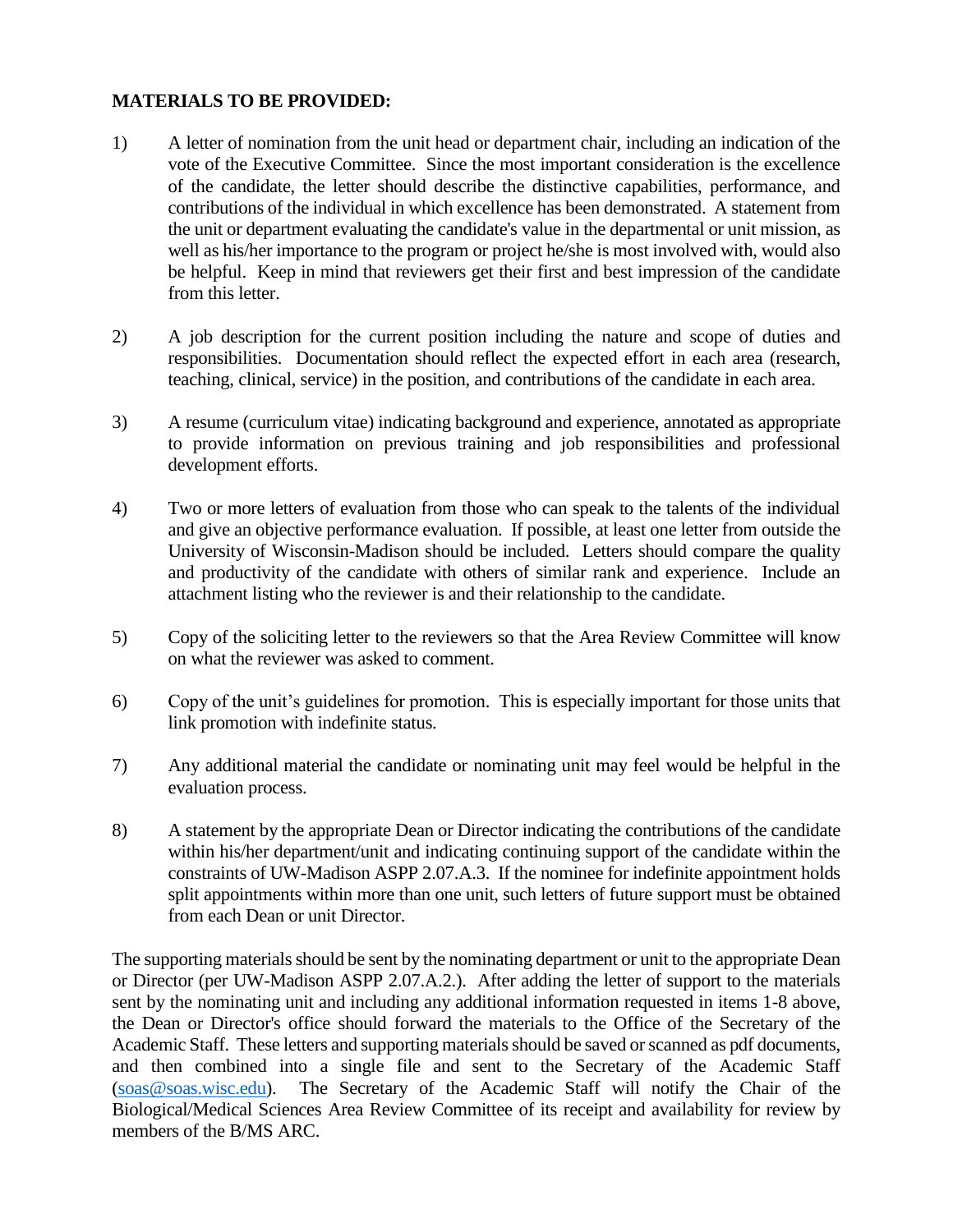Recommendations with complete documentation will be reviewed and considered at the earliest possible meeting of the Committee, which typically meets annually in late spring or early summer. The Committee chair [\(see current roster\)](http://acstaff.wisc.edu/governance/personnel-related-committees/area-review-committees) will be happy to answer questions concerning the suggested documentation.

The Chair of the Biological/Medical Sciences Area Review Committee will draft a pairing of primary and secondary reviewers for each nominated individual's nomination packet. The primary reviewer will not be from the nominee's division, and ideally not from their Unit, but the secondary reviewer may be from the same division or Unit. Further, the Chair will ask the proposed reviewers to declare any conflicts of interest that may affect an impartial assessment of the nominee's materials and application. If the possible conflict of interest is considered significant by the Chair or, if the proposed reviewer recuses him/herself, the Chair will propose another reviewer.

A majority of the Biological/Medical Sciences Area Review Committee must be present to constitute a quorum. A majority of those present is sufficient to Recommend Indefinite Appointment for the nominee. The Committee may also vote to Not Recommend Indefinite Appointment.

The Committee may also reach a vote of "Insufficient or Incomplete Information for Consideration". This is not a negative finding, but will reflect receipt of an incomplete nominating packet. In this case, the Chair of the Biological/Medical Sciences Area Review Committee will contact the nominating Dean or Director's office with the findings and list of items missing or incompletely present in the candidate's package. The nominating Dean or Director's office may add these materials to the nominating package for future consideration, **however the ability to quickly reschedule a meeting of the Committee to re-consider these materials cannot be guaranteed.** The Chair of the Biological/Medical Sciences Area Review Committee will review the nominating packet as received and attempt to confirm that the expected elements are present so that obvious deficiencies can be addressed prior to the meeting of the Committee. Given the short timeframe between the submission of the portfolio and the deliberations of the Committee, it is important that any deficiencies found in the nomination packet be addressed immediately.

In past reviews of deficient nominating packets, the Committee has struggled most frequently with an absent or incomplete description of the position (item #2 above), a missing copy of the unit's guidelines for promotion (item #6), or a statement from the Dean or Director of their intent to indefinitely support the candidate within their unit, within the constraints of UW-Madison ASPP 2.07.A.3 (item #8). This is particularly important if the nominee holds split appointments within separate units.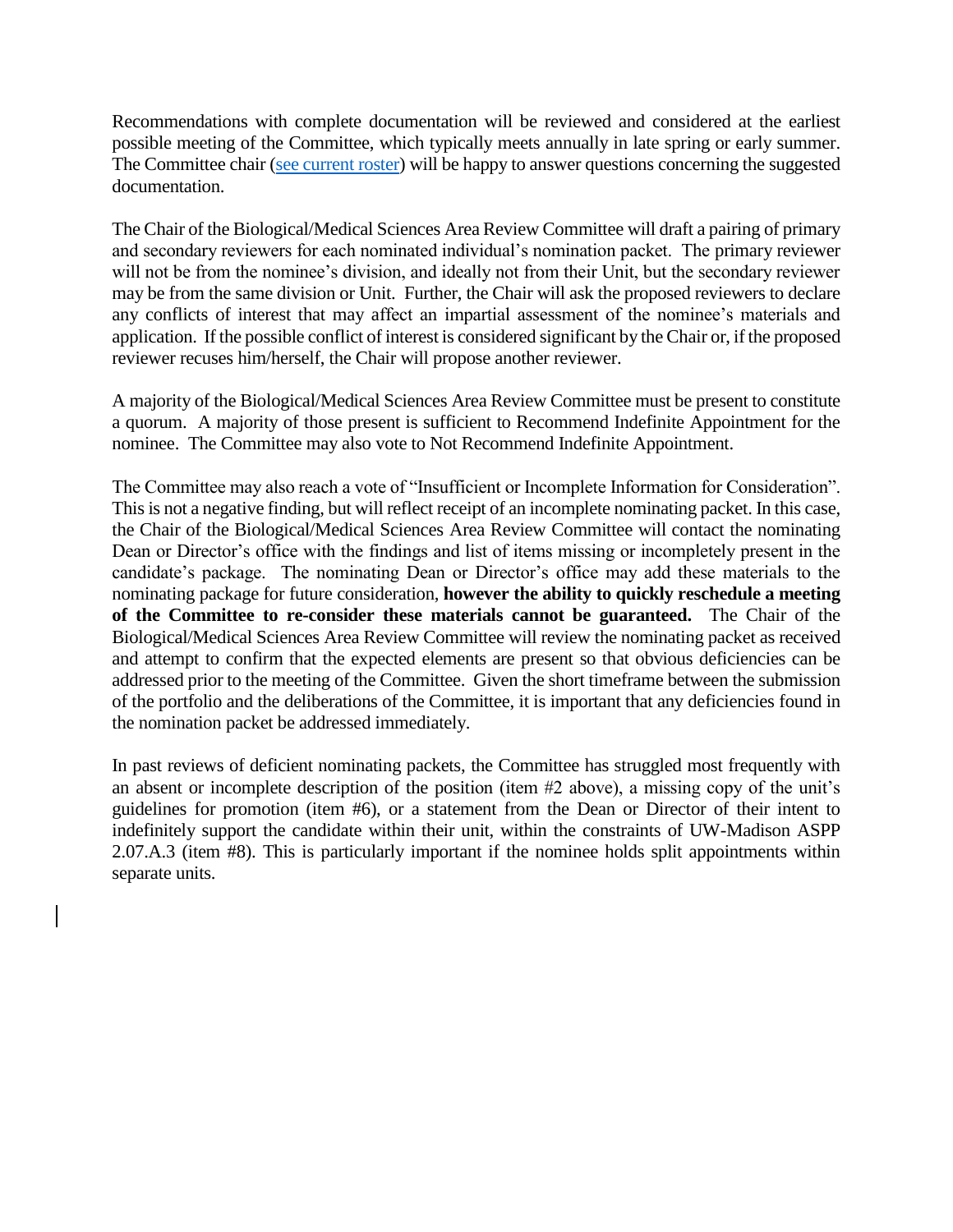#### **GUIDELINES**

The following guidelines for areas of function within the biological/medical sciences area are intended to help develop the documentation for nomination for indefinite appointment. It is not all inclusive, nor will every section necessarily apply to any individual academic staff member. Further, the Dean or Director's statement of the nominee's job description and expectations of promotion for the unit (items 2 and 6, above) will be weighted heavily in the Committee's deliberations.

#### **INSTRUCTIONAL**

Evidence should be presented that the candidate has developed and conducted an instructional program of high quality. Instructional activities are not restricted to in-class teaching, but cover a broad scope including other activities such as individual tutoring, management of instructional or tutorial programs and instructional laboratories, development of new educational tools, and outreach functions. Examples of documentation to be provided include:

1) Evaluations by students, faculty, instructional academic staff, or clients of performance of instructional duties.

> Teaching evaluations make a much bigger impact if the candidate organizes them in a table that summarizes the year and scores. This can be done for each course. The same is true with comments.

- 2) Evaluation by supervisors or colleagues of instructional materials (handouts, examinations, audiovisual aids, etc.) used in the candidate's instructional role.
- 3) Description of the development or application of new or improved instructional methods.
- 4) Chronology of instructional assignments.
- 5) Description of the training or supervision of instructional staff including teaching assistants, practicum-in-teaching students, etc.
- 6) List of publications or presentations related to instructional efforts.

### RESEARCH

Academic staff appointments that include research functions may involve solely research or joint responsibilities of instruction, service, outreach, and/or administration. Research activities are not restricted to classical laboratory research, but cover a broad spectrum of activities including development of methodology, design of experiments and collaboration with other researchers. Examples of documentation to be included are:

1) A list of research publications, including title and full reference and author names in their order on the publication. If the candidate is not an author, but has contributed to the research, signify the role he/she has played. Types of publications include articles in refereed journals, books or chapters in books, and abstracts of papers presented at meetings.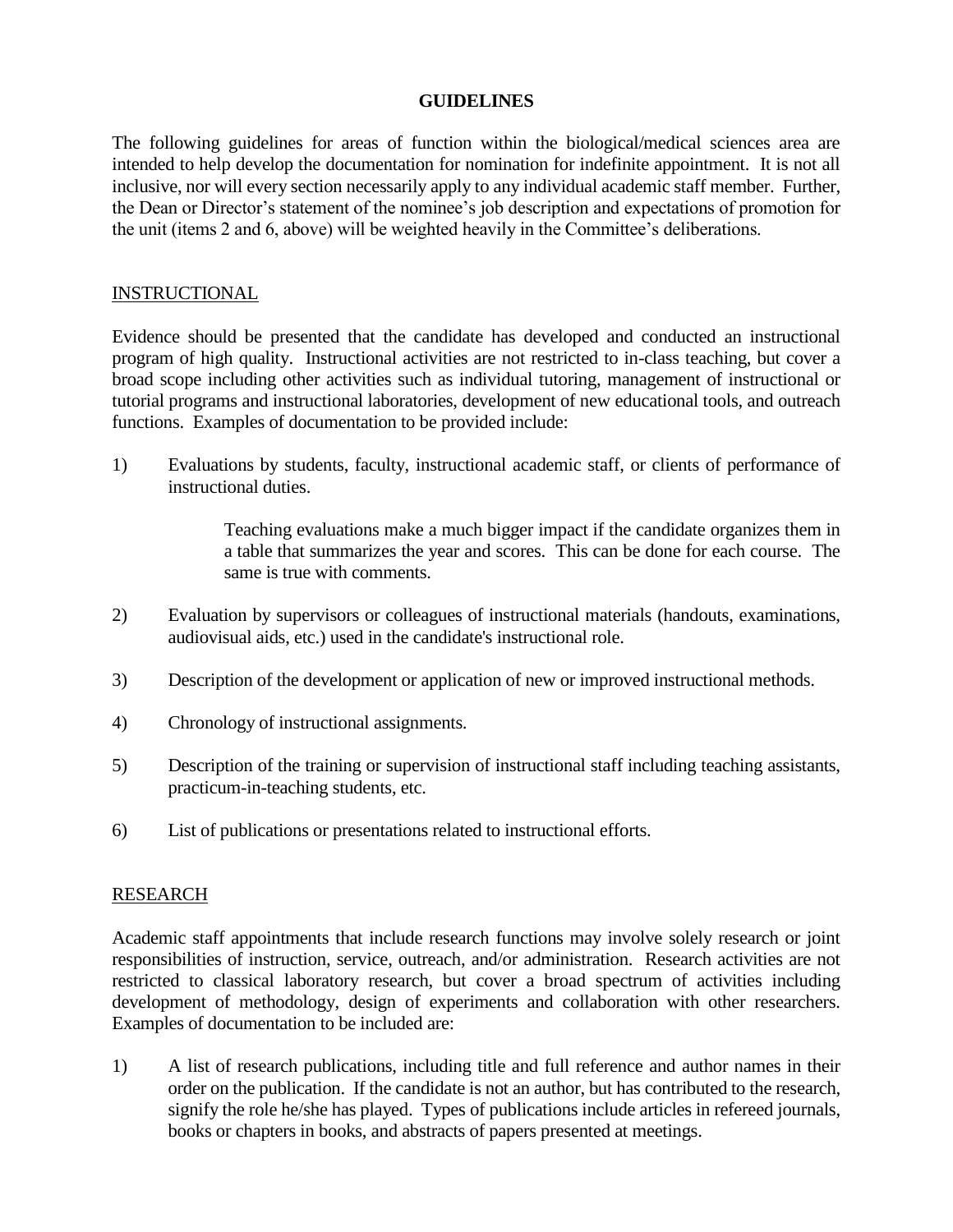- 2) Performance evaluation from the candidate's supervisor and/or colleagues stating the candidate's ability to perform the research, assume new responsibilities, etc.
- 3) List of present and past research support.
- 4) List of presentations and seminars given.
- 5) Description of any administrative or management responsibilities or activities of the candidate, including any involvement in obtaining extramural support for the research.
- 6) Description of innovative techniques or instrumentation developed in support of research activities.

# CLINICAL ACTIVITIES

Academic staff clinical appointments are for those individuals whose primary responsibility is for direct provision of patient care service. Examples of documentation that should be included are:

- 1) Performance evaluation by candidate's supervisor and colleagues in candidate's own and related professional specialties.
- 2) Documentation addressing the scholarly approach to patient care as demonstrated by the knowledge and/or employment of current concepts and techniques or development of new programs and as demonstrated by the dissemination of the knowledge in the form of presentation of seminars, publications, departmental conferences, involvement in continuing education programs, and production of written materials for use by the patients.
- 3) Description of any administrative or management responsibilities or activities of the candidate, especially as they relate to function of the clinical area.
- 4) Description of innovative techniques or instrumentation developed in support of clinical activities.
- 5) List of clinically related publications and role, if applicable.